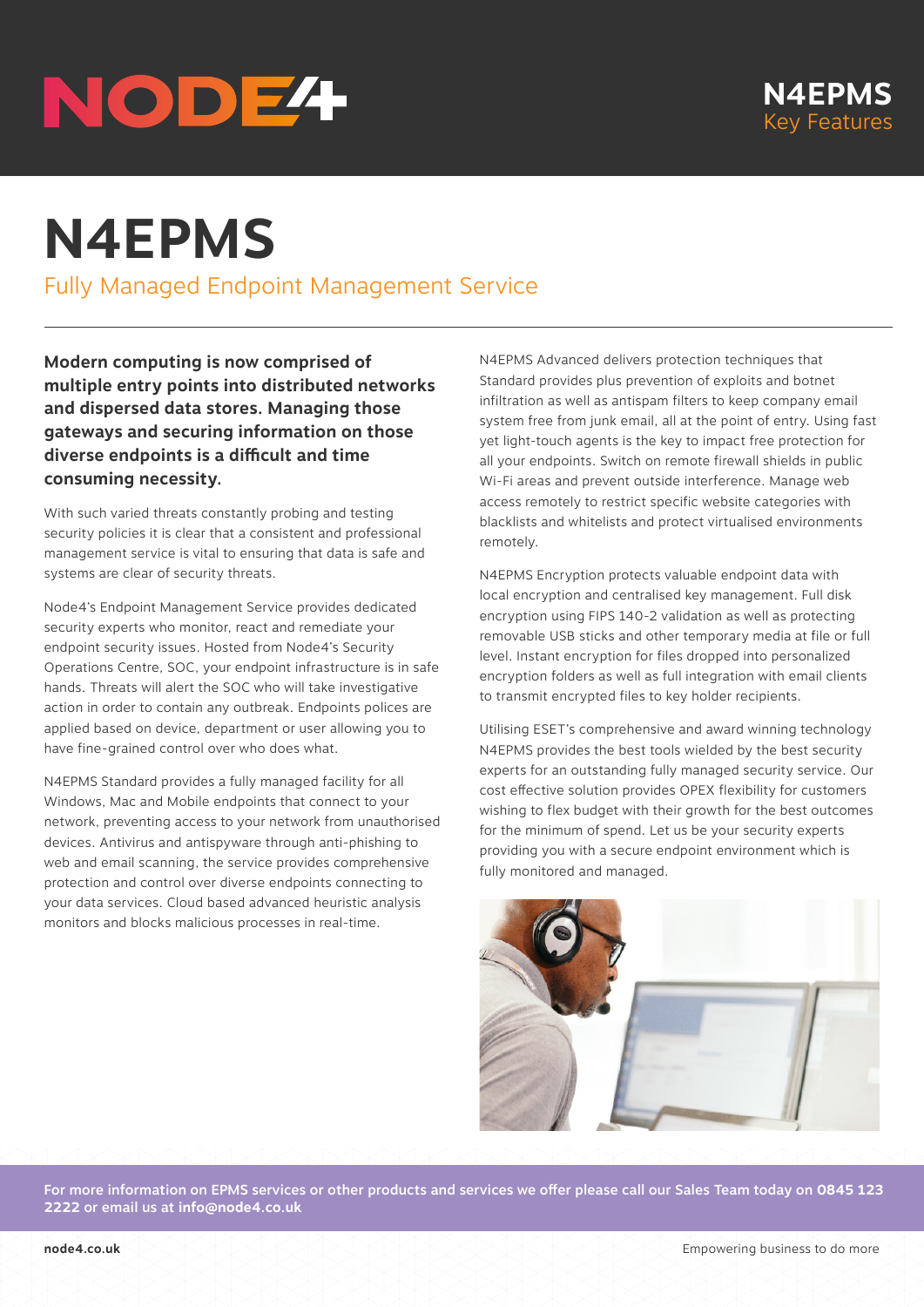



# Key Benefits

| <b>Cost Effective</b><br>Benefit from industry security experts and<br>technology by using an OPEX monthly rental<br>solution to mitigate the risks from diverse<br>endpoints.                                                   |
|----------------------------------------------------------------------------------------------------------------------------------------------------------------------------------------------------------------------------------|
| Scalability<br>A solution which scales with your business, add<br>systems and features as a fully managed service.                                                                                                               |
| <b>Speed</b><br>Fast to deploy with the ability to easily switch on<br>features you need.                                                                                                                                        |
| <b>Resilience</b><br>Award winning technology and security expertise<br>provides customers with confidence behind their<br>security border.                                                                                      |
| Comprehensive<br>N4EPMS monitors and maintains endpoint<br>organisational security policies with centralised<br>management and reporting, across a diverse<br>range of endpoints.                                                |
| <b>Managed Service</b><br>Our monitored and managed service provides<br>the Node4 Security Operations Centre (SOC)<br>team response to incidents and offers customers<br>regular reporting intelligence with monthly<br>reports. |

# **N4EPMS Standard**

# Antivirus & Antispyware

Eliminates all forms of threats, keeping your network protected online and off. ESET's cloud-powered reputation database increases scanning speed and minimises false-positives.

# Host Intrusion Prevention System

Provides tamper protection and secures the system from unauthorised modification. You can customise the behaviour of the system, down to every last detail and detect even unknown threats based on suspicious behaviour.

# Device Control

Block unauthorized media and devices, based on pre-set policies and parameters. Set access permissions (read/write, read, block) for individual media, devices, users and groups.

# Auto-Scanning of Removable Media

Automatically scans USB, CD and DVD media for threats upon insertion to eliminate autorun and other removable risks. Choose from these scanning options; starts automatically/ notify (prompt user)/do not scan.

# **N4EPMS Advanced**

#### Web Control

Provide limits to website access by way of automatic cloud based classification.

# Two-Way Firewall

Prevents unauthorized access to company network and protects company data from exposure. Remote administration provides a firewall rule merge wizard that makes aggregating firewall rules in the network easy.

#### Trusted Network Detection

Define trusted networks and protects all other connections with strict mode, making company laptops invisible in public wifi networks; hotels, airports and at conferences.

# **Client Antispam**

Protects your business communications from spam and email borne threats. Set whitelist, blacklists and self-learning separately for each client or group. The antispam natively supports Microsoft Outlook and also POP3, IMAP, MAPI and HTTP protocols.